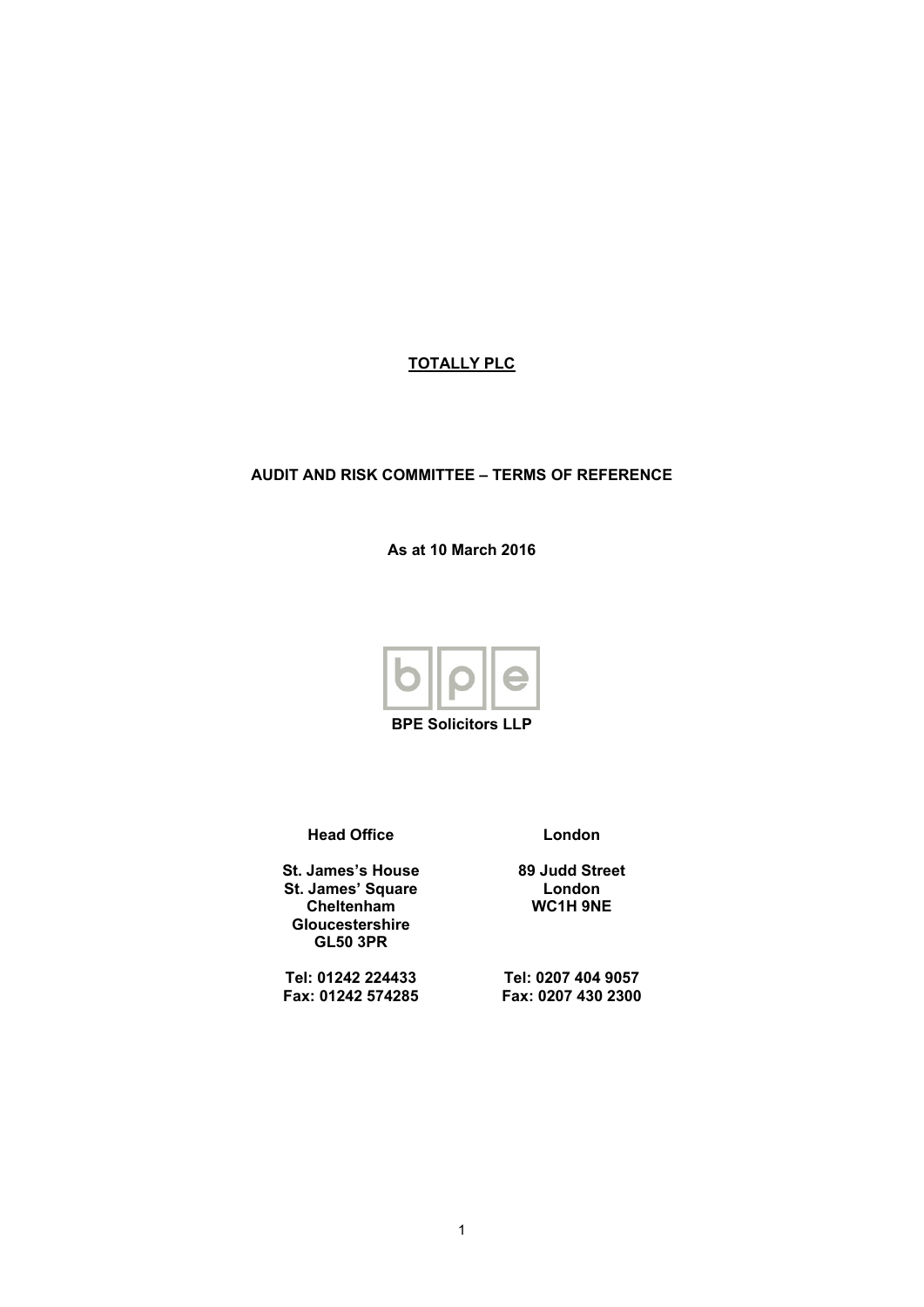## **TOTALLY PLC**

## **("the Company")**

## **Audit & Risk Committee Terms of Reference**

#### 1. **CONSTITUTION**

The Committee was constituted at a full meeting of the Board of Directors ("**Board"**) held on 10 March 2016 in accordance with the articles of association of the Company.

#### 2. **DUTIES AND TERMS OF REFERENCE**

- 2.1 The Committee shall have primary responsibility for monitoring:
	- 2.1.1 the quality of internal controls; and
	- 2.1.2 the integrity of the financial statements of the Company, including its annual and half yearly reports, interim management statements, preliminary results' announcements and any other formal announcement relating to its financial performance, reviewing significant financial reporting issues and judgements which they contain and related party transactions,

having due regard to the interests of the Company's shareholders.

- 2.2 The Committee shall review and challenge where necessary:
	- 2.2.1 the consistency of, and any changes to, accounting policies both on a year on year basis and across the Company and its group;
	- 2.2.2 the methods used to account for significant or unusual transactions where different approaches are possible;
	- 2.2.3 related party transactions, noting the requirements of the AIM Rules for Companies whereby in certain instances the directors who are independent of such a transaction are required to consult with the Nominated Adviser, the announcement obligations in respect of related party transactions, and the requirements of the AIM Rules for Companies for certain types of related party transactions to be disclosed in the Company's annual report and accounts; whether the Company has followed appropriate accounting standards and made appropriate estimates and judgements, taking into account the views of the external auditor;
	- 2.2.4 the clarity of disclosure in the Company's financial reports and the context in which statements are made; and
	- 2.2.5 all material information presented with the financial statements, such as the business review/operating and financial review and any corporate governance statement (insofar as it relates to the audit and risk management).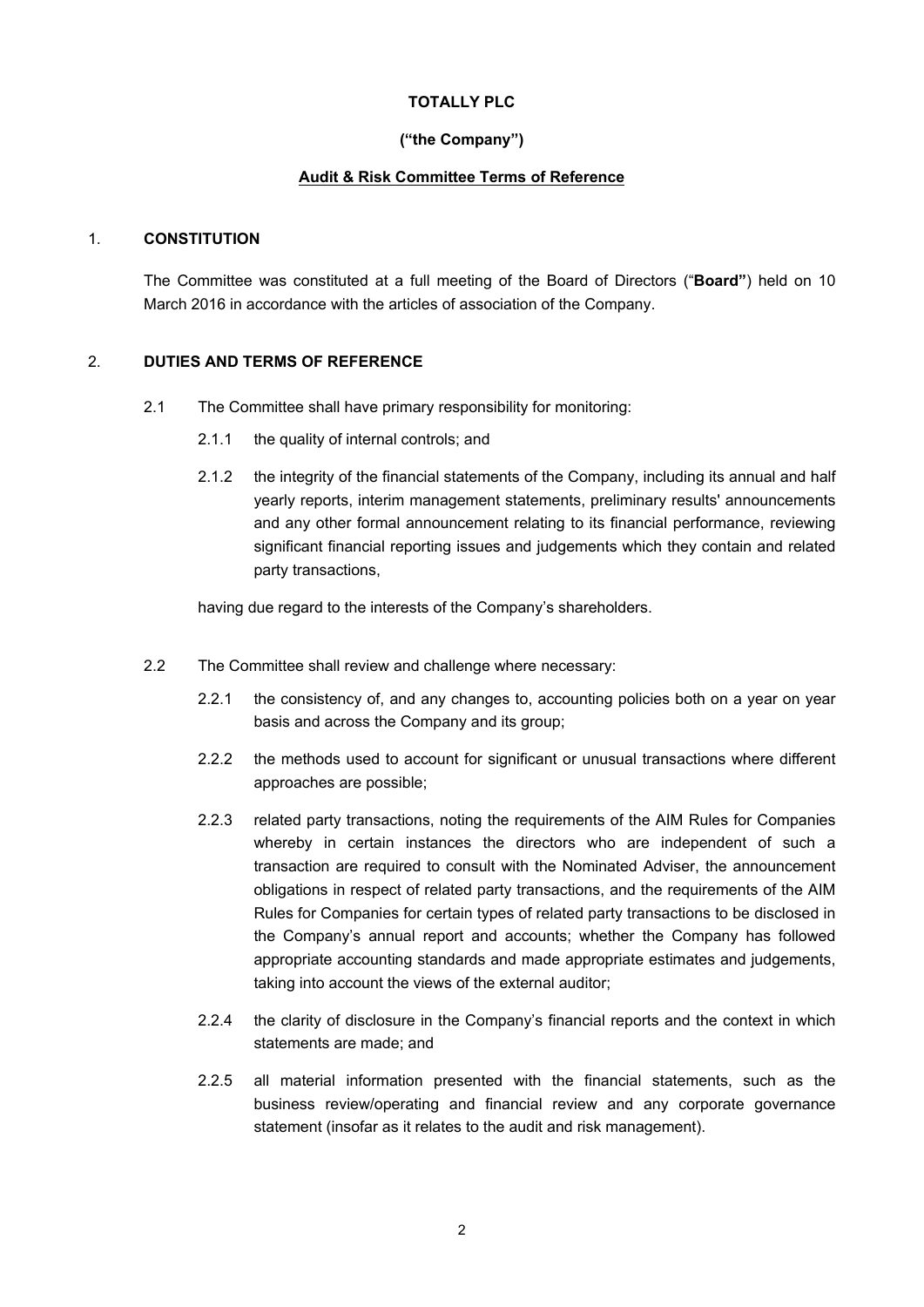- 2.3 If the Committee is not satisfied with any aspect of the proposed financial reporting by the Company, it shall report its views to the Board.
- 2.4 Where requested by the Board, the Committee should review the content of the annual report and accounts and advise the Board on whether, taken as a whole, it is fair, balanced and understandable and provides the information necessary for shareholders to assess the Company's performance, business model and strategy.
- 2.5 The Committee shall:
	- 2.5.1 keep under review the adequacy and effectiveness of the Company's internal financial controls and internal control and risk management systems; and
	- 2.5.2 review and approve the statements to be included in the annual report concerning internal controls and risk management.
- 2.6 The Committee shall:
	- 2.6.1 review the adequacy and security of the Company's arrangements for its employees and contractors to raise concerns, in confidence, about possible wrongdoing in financial reporting or other matters. The Committee shall ensure that these arrangements allow proportionate and independent investigation of such matters and appropriate follow up action;
	- 2.6.2 review the Company's procedures for detecting fraud; and
	- 2.6.3 review the Company's systems and controls for the prevention of bribery and receive reports on non-compliance.
- 2.7 The Committee shall:
	- 2.7.1 consider and make recommendations to the Board, to be put to shareholders for approval at the Company's Annual General Meeting, in relation to the appointment, re-appointment and removal of the Company's external auditor. If an auditor resigns the Committee shall investigate the issues leading to this and decide whether any action is required;
	- 2.7.2 ensure that at least once every five years the audit services contract is put out to tender to enable the Committee to compare the quality and effectiveness of the services provided by the incumbent auditor with those of other audit firms and oversee the selection process and further ensure that all tendering firms have such access as is necessary to information and individuals during the tendering process;
	- 2.7.3 oversee the relationship with the external auditor including (but not limited to):
		- 2.7.3.1 approval of recommendations of their remuneration, including fees for audit or non-audit services and that the level of fees is appropriate to enable an effective and high quality audit to be conducted;
		- 2.7.3.2 approval of their terms of engagement, including any engagement letter issued at the start of each audit and the scope of the audit;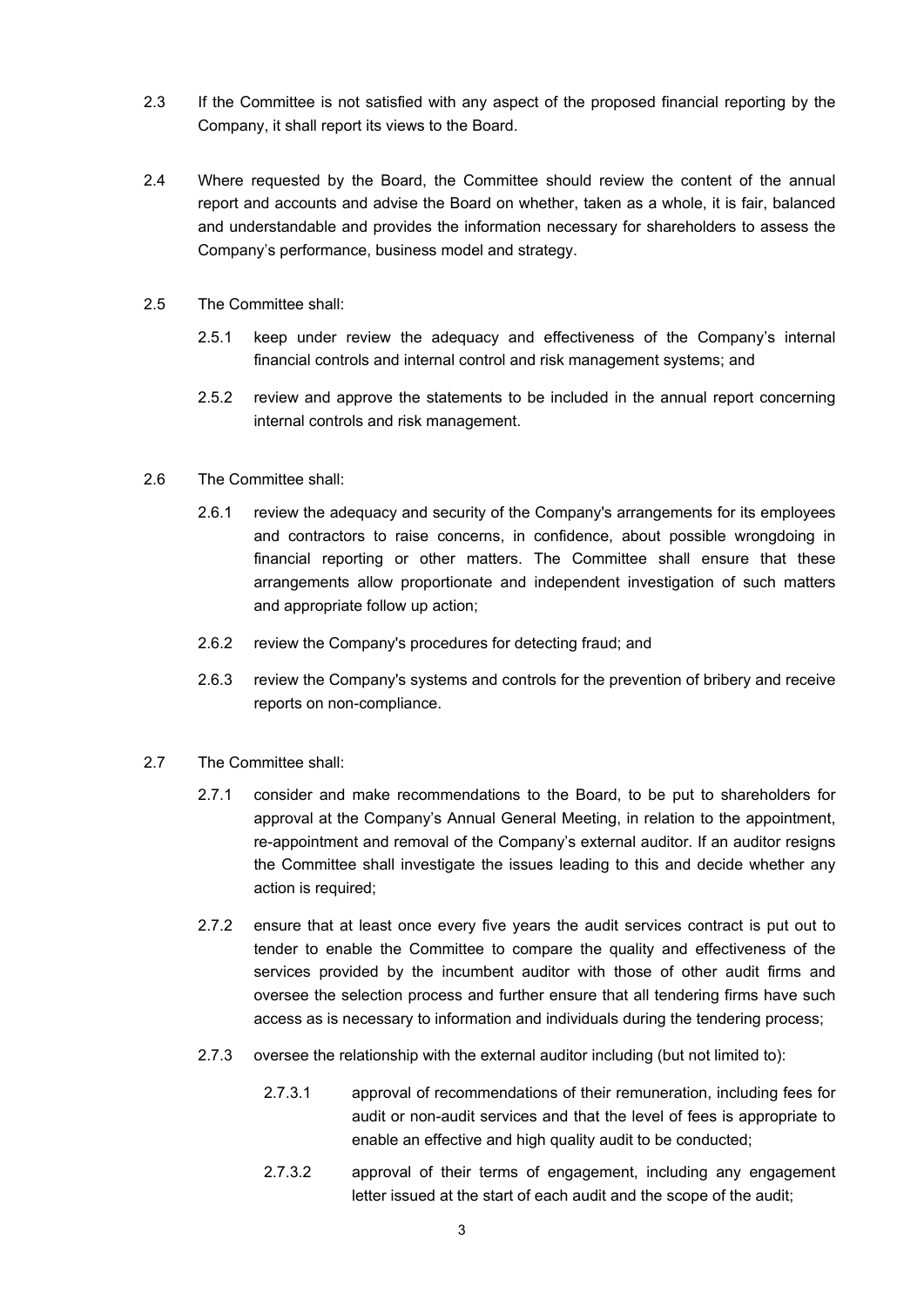- 2.7.3.3 assessing annually their independence and objectivity taking into account relevant UK professional and regulatory requirements and the relationship with the auditor as a whole, including the provision of any non-audit services;
- 2.7.3.4 satisfying itself that there are no relationships (such as family, employment, investment, financial or business) between the auditor and the Company (other than in the ordinary course of business) which could adversely affect the auditor's independence and objectivity;
- 2.7.3.5 assessing annually the qualifications, expertise and resources of the auditor and the effectiveness of the audit process which shall include a report from the external auditor on their own internal quality procedures; and
- 2.7.3.6 evaluating the risks to the quality and effectiveness of the financial reporting process and consideration of the need to include the risk of the withdrawal of their auditor from the market on that evaluation;
- 2.7.4 meet regularly with the external auditor, including once at the planning stage before the audit and once after the audit at the reporting stage. The Committee shall meet the external auditor at least once a year, without the Company's executive directors or management being present, to discuss their remit and any issues arising from the audit;
- 2.7.5 review and approve the annual audit plan and ensure that it is consistent with the scope of the audit engagement, having regard to the seniority, expertise and experience of the audit team;
- 2.7.6 review the findings of the audit with the external auditor. This shall include but not be limited to, the following:
	- 2.7.6.1a discussion of any major issues which arose during the audit,
	- 2.7.6.2any accounting and audit judgements,
	- 2.7.6.3levels of errors identified during the audit, and
	- 2.7.6.4the effectiveness of the audit.
- 2.7.7 review any representation letter(s) requested by the external auditor before they are signed by management; and
- 2.7.8 review the management letter and management's response to the auditor's findings and recommendations.
- 2.8 The chairman of the Committee ("**Committee Chairman**") shall report formally to the Board on its proceedings after each meeting on all matters within its duties and responsibilities and shall also formally report to the Board on how it has discharged its responsibilities. The report shall include:
	- 2.8.1 the significant issues that it had considered in relation to the financial statements and how these were addressed;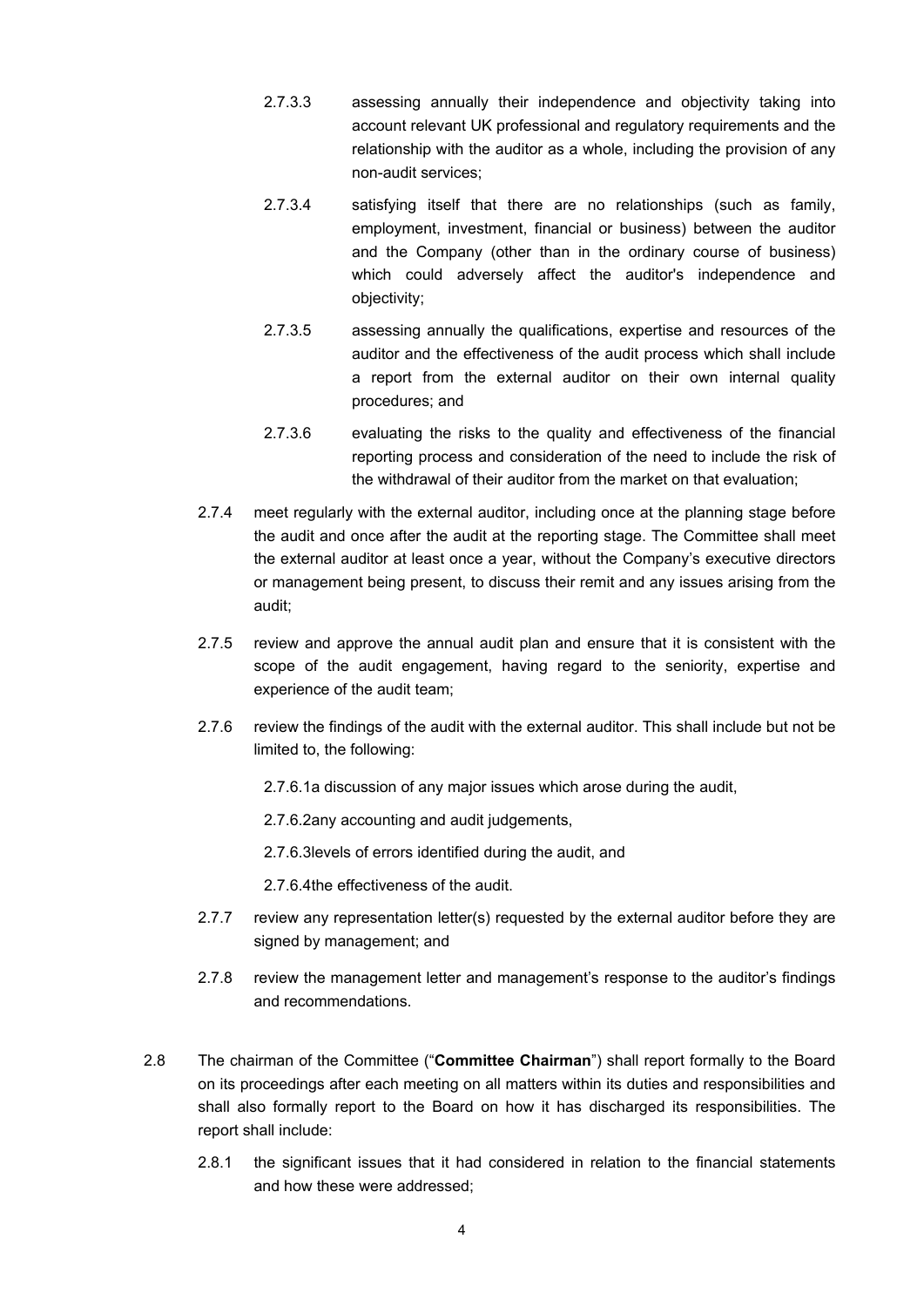- 2.8.2 the assessment of the effectiveness of the external audit process and its recommendations on the appointment/reappointment of the external auditor.
- 2.9 The Committee shall make whatever recommendations to the Board it deems appropriate on any area within its remit where action or improvement is needed.
- 2.10 The Committee shall compile a report to shareholders on its activities to be included in the Company's annual report. The report shall include an explanation of how the Committee has addressed the effectiveness of the external audit process, the significant issues that the Committee considered in relation to the financial statements and how these issues were addressed having regard to matters communicated to it by the auditor.
- 2.11 The Committee shall:
	- 2.11.1 have access to sufficient resources in order to carry out its duties, including access to the Company Secretary for assistance as required;
	- 2.11.2 be provided with appropriate and timely training, both in the form of an induction programme for new members and on an ongoing basis for all members;
	- 2.11.3 give due consideration to applicable laws and regulations, the provisions of the UK Corporate Governance Code (in so far as it is practicable and appropriate to do so for a company of the size of the Company), the QCA Code for Small and Mid-Sized Quoted Companies 2013, NAPF Corporate Governance Policy & Voting Guidelines 2014 and the requirements of the London Stock Exchange's AIM Rules for Companies as appropriate;
	- 2.11.4 be responsible for co-ordination of the internal and external auditors;
	- 2.11.5 oversee any investigation of activities which are within its terms of reference;
	- 2.11.6 arrange for periodic review of its own performance and, at least once a year, review its constitution and terms of reference to ensure it is operating at maximum effectiveness and recommend any changes it considers necessary to the Board for approval; and
	- 2.11.7 consider such other matters as may be requested by the Board.

#### 3. **MEMBERSHIP**

- 3.1 The members of the Committee shall be appointed by the Board in consultation with the Committee Chairman.
- 3.2 The Committee shall have at least two members and at least one member should have recent and relevant financial experience. All of the members should be independent nonexecutive directors of the Company.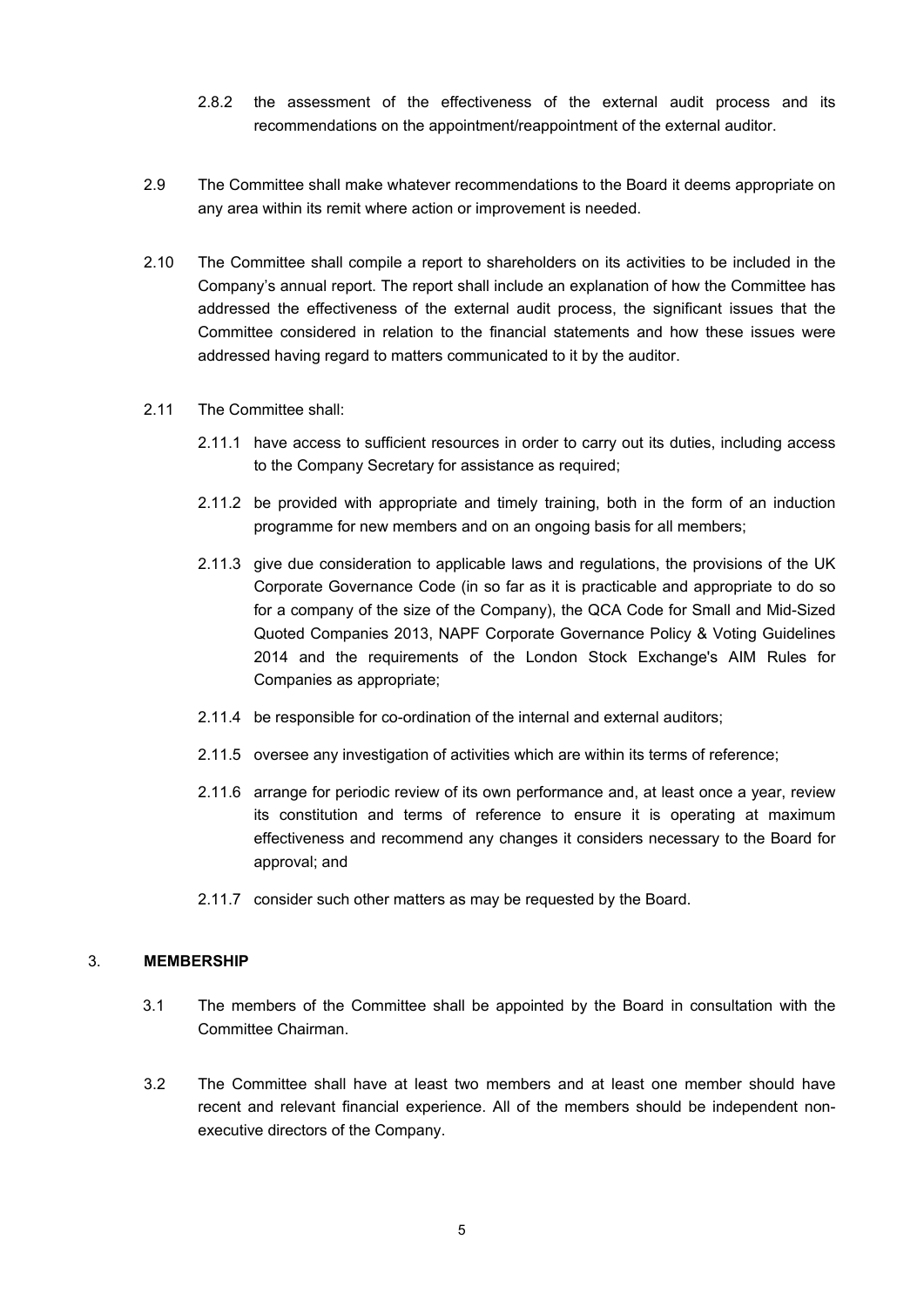- 3.3 At the date of formation of the Committee, it has been agreed that the members of the Committee will be Mike Rogers and Bob Holt and the Committee shall be chaired by Mike Rogers. A quorum shall be any two members of the Committee. The members of the Committee can be varied at any time by a majority resolution of the existing members of the Committee, provided that any additional appointment must be an independent non-executive director.
- 3.4 Appointments to the Committee shall be for a period of up to three years, which may be extended provided the members continue to remain independent.

## 4. **VOTING ARRANGEMENTS**

- 4.1 Each member of the Committee shall have one vote which may be cast on matters considered at the meeting. Votes can only be cast by members attending a meeting of the Committee.
- 4.2 If a matter that is considered by the Committee is one where a member of the Committee, either directly or indirectly has a personal interest, that member shall not be permitted to vote at the meeting.
- 4.3 Save where he has a personal interest, the Committee Chairman will have a casting vote.

## 5. **ATTENDANCE AT MEETINGS**

- 5.1 The Committee will meet four times a year. The Committee may meet at other times during the year as agreed between the members of the Committee or as required.
- 5.2 Outside of the formal meeting programme, the Committee Chairman will maintain a dialogue with key individuals involved in the Company's governance, including the Chairman, Chief Executive Officer, Finance Director and the external audit lead partner.
- 5.3 Other directors may be invited to attend all or part of any meeting as and when appropriate.
- 5.4 The Company's external auditors may be required to attend Committee meetings, but not in the presence of any of the executive directors of the Company, with a view to consulting with the Committee. The Nominated Adviser shall be entitled consult with the Committee.
- 5.5 The Company Secretary or his nominee shall be the secretary of the Committee and will ensure that the Committee receives information and papers in a timely manner to enable full and proper consideration to be given to all issues.